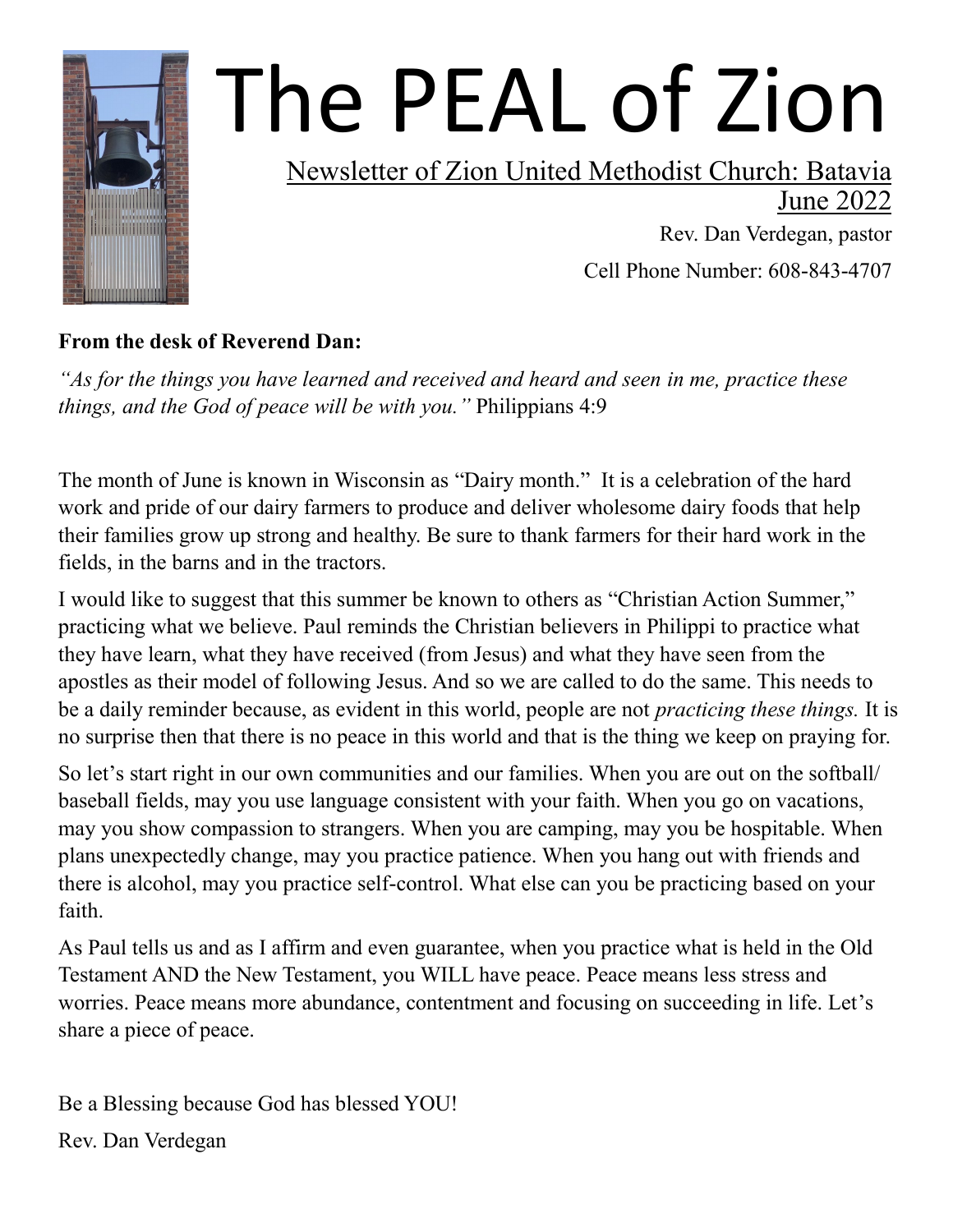### *Our Homebound Friends*

*Bill Hartmann Ann McChain Donna Schroeter Judy Arndt Ernie & Betty Hilbelink*

*Meredith Langan Al & Vonnie Kelling*

### **Congratulations to our Zion Graduates**

(High School and College)

Harleigh Arndt

Olivia Bath:

Kewaskum High, Moraine Tech

Alexis Dekker:

Green Lake High

Bailey Harris:

Kewaskum High, Certified Nursing Assistant

Maddie Hartmann:

Random Lake High, UW Green Bay

Trey Kilburn:

Random Lake High, UW Green Bay @ Sheboygan

Jaden Papenfuss:

Plymouth High, Welder

Savannah Elsbury:

Concordia University; Summa Cum Laude BS Marketing (Major); Graphic Design (Minor)

Alicia Hartmann:

U.W. Whitewater; Summa Cum Laude BS Communication Sciences and Disorders (Major); Allied Health Foundation (Minor)

### **Anniversaries**

- June 8 Jeremy & Kami Zeman
	- 11 Ralph & Sonja Zimmer
	- 18 Ken & Jane Yoho
	- 19 Jim & Linda Klug
	- 28 Nick & Jill Mueller

### **Birthdays**

- June 3 Shelly Hartmann
	- Donna Schroeter 4 Wade Bemis
	- Jim Klug 6 Bev Schroeder
	- Larry Kumrow
	- 9 Don Treichel Carley Treichel
	- 10 Josef Eleves
	- 11 Kathy Leissring Don Schroeder
	- 12 Ralph Oppeneer
	- 13 Dustin Degnitz
	- 15 Ike Peter
		- Travis DeRuyter
	- 17 Maredith Langan
	- 18 Val Kilburn Greg Arndt
	- 20 Kristina Tadeo
	- 23 Roy Meyer
	- 25 Mike Arndt
	- 26 Blake Dekker
	- 28 Bob Hartmann
		- Paul Wiedmeyer
	- 30 Paul Hartmann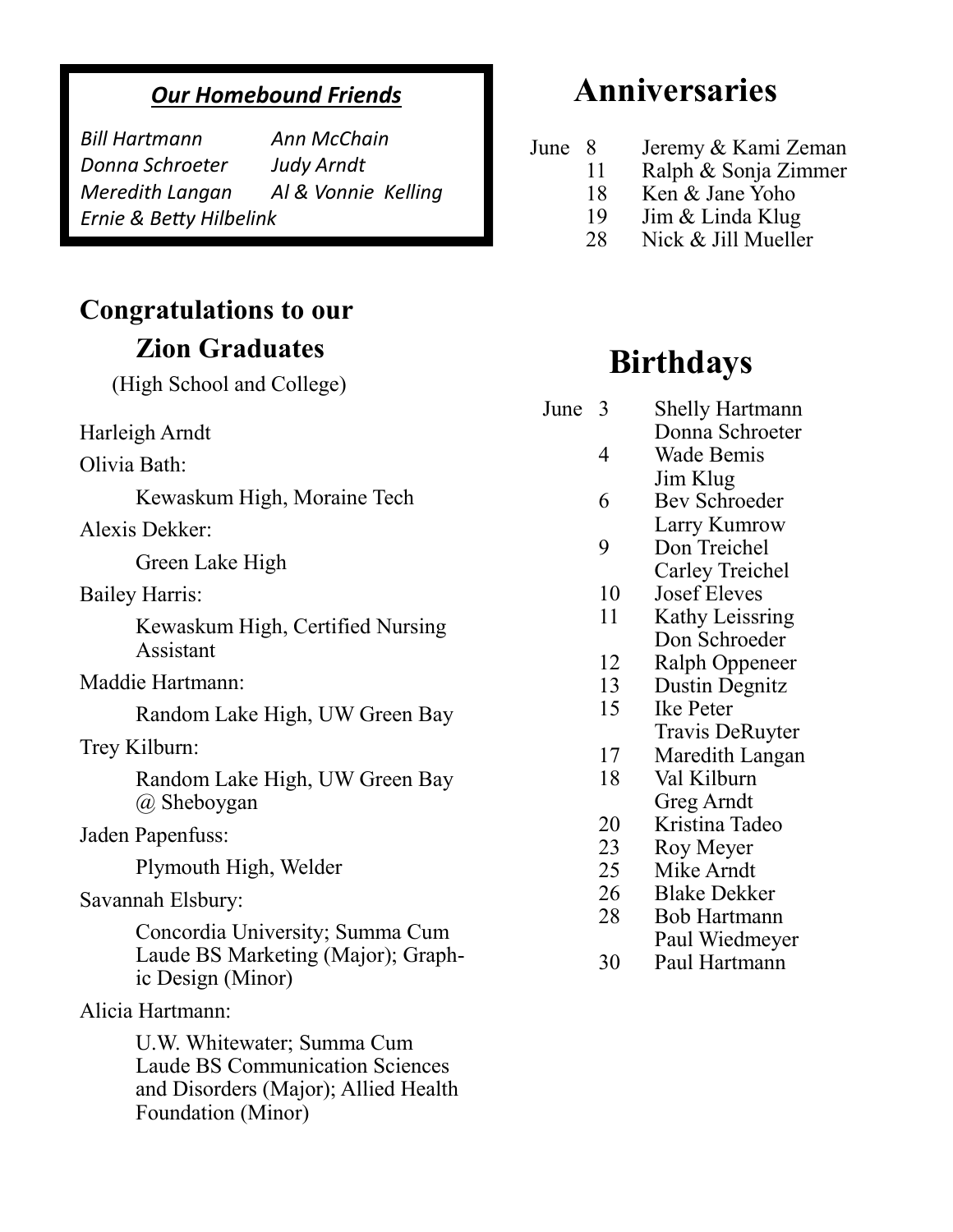### **"Connecting with God"**

<u>Sunday Service - 9:15am</u>

Wednesday Contemporary Service - 6:30pm

(starts June22nd)

**Devotions**: Tuesday Lunchtime at noon & Thursday nights at 7pm

**Bible Study:** Wednesday morning at 10:30am

### **Venturing To Worship**

As summer begins the time of worship moves to 9:15 June  $5<sup>th</sup>$  and some people may be inclined to skip going to church to worship God. The lake, beach, golf course calls and our loyalties are divided.

Why do we worship? Is it only because God says we should? Or does worship serve a greater purpose?

 The invitation to worship is an invitation to tune our hearts to the heart of God in the midst of chaos and confusion. The discipline of worship directs hearts to look up for help in times of trouble instead of looking to our left and right. Worship reminds me that the love of God is greater than the hatred that some people spew at others. Worship proclaims that the faithfulness of God reaches beyond the schemes and plans of the devil. Worship reveals that the glory of God is inexhaustible and will shine in victory when all wars on earth are won and done.

When worship rises our hearts rise also... to a place where we can rest in the confidence of and powerful presence of Jesus. *"I will praise you, Lord, among the nations; I will sing of you among the peoples.For great is your love, higher than the heavens; your faithfulness reaches to the skies. Be exalted, O God, above the heavens; let your glory be over all the earth"* ([Psalm 108:3-5,](https://www.biblestudytools.com/psalms/passage/?q=psalms+108:3-5) NIV). [Psalm 108](https://www.biblestudytools.com/psalms/108.html) reminds me that praise and [prayer](https://www.crosswalk.com/faith/prayer/) empowers me to go out in the name of Jesus to help in times of need.

In June we will gather to worship at 9:15:

June  $5<sup>th</sup>$  Holy Communion and celebrate our graduates

June 12th Pastor Gail will lead worship

June  $19^{th}$  We celebrate fathers.

See you in worship,

Pastor Gail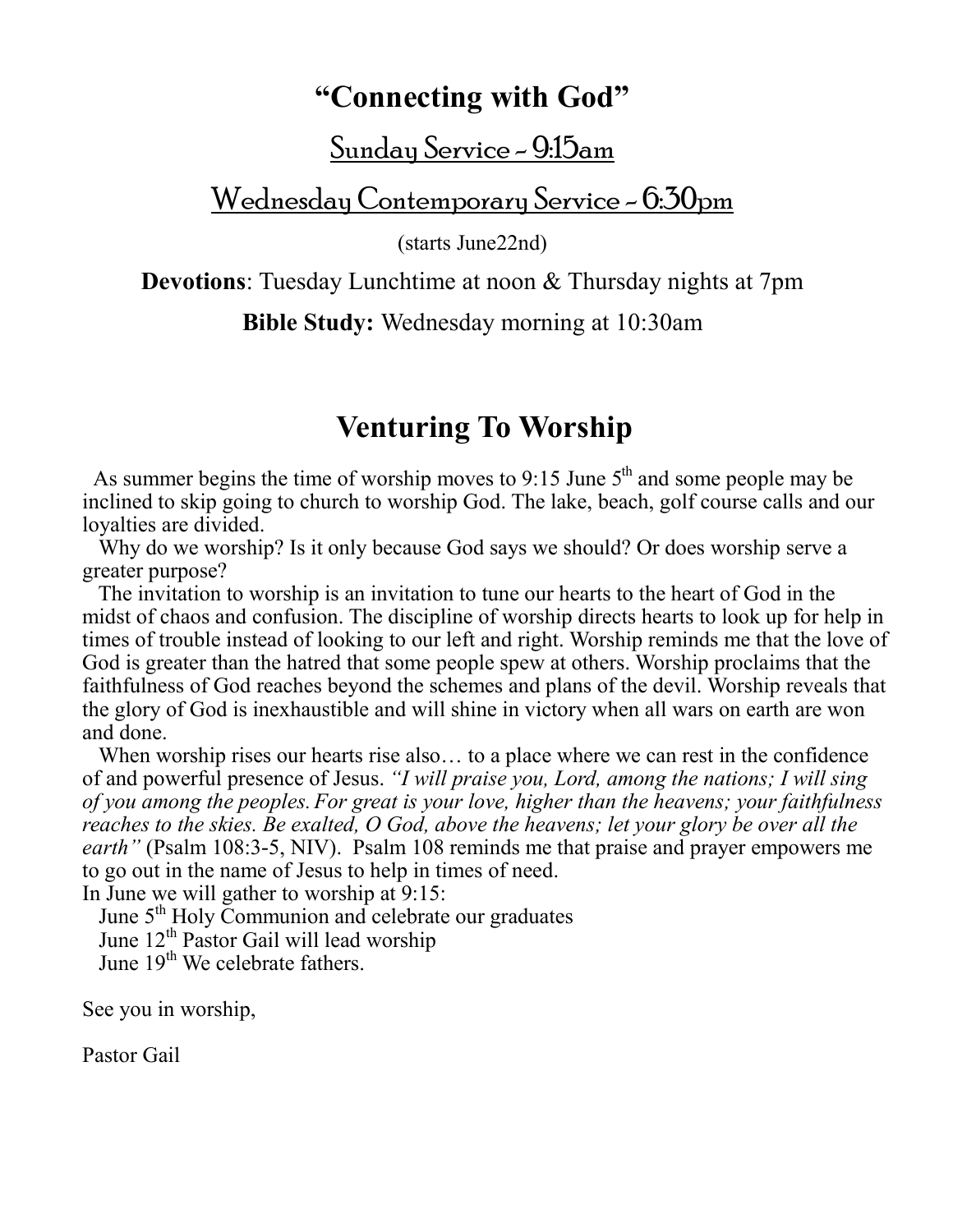### **SUMMER HAS ARRIVED!**

An early May heatwave has given us an early glimpse of summer. Those warm breezes and the bright sunshine were welcome after a long dreary winter. Many of us are planning family reunions, get-togethers, pool parties, and vacation travel. We are blessed to have many good days and summer fun ahead, but let's not forget our church!

A new Wednesday evening contemporary service is coming to Zion this June. If you can't make it to church on Sunday morning, this is a great option. Or, if you would simply like a mid-week refresher, this is a great opportunity to worship together, enjoy great music, and share in fellowship. Give it a try and take part in this new opportunity.

If you tend to be hit and miss with church over the summer for whatever reason, you can easily continue your church giving with regular automatic withdrawals. More and more of us are enjoying this convenience, and it helps us even out the church budget, as bills continue all summer long. Contact the church office or Mark Leibham for more information.

There are always volunteer opportunities over the summer as well. Barb LaFleur is looking for ushers and greeters, special music is always welcome, and the trustees will be announcing a church clean-up day soon. All are welcome! There are many opportunities to serve.

1 Peter 4:10-11 *Each of you should use whatever gift you have received to serve others, as faithful stewards of God's grace in its various forms. If anyone speaks, they should do so as one who speaks the very words of God. If anyone serves, they should do so with the strength God provides, so that in all things God may be praised through Jesus Christ. To him be the glory and the power for ever and ever. Amen.*

Happy summer! Terri Yoho, Lay Leader

### JUNE FOOD PANTRY ITEMS: Canned veggies & baked beans

The first Sunday of each month is designated as Food Pantry Sunday. All kinds of nonperishable food items are needed. Each month we like to highlight one type of item. This month we are highlighting all kinds of **canned vegetables and baked beans.** Items can be placed in the shopping cart. Thank you for supporting the food pantry.

## GOT MILK?

Zion is still supplying all of the funds for the purchase of milk through the Food Pantry. The demand is UP! Thank you to all who help fill this need. Please mail milk fund donations to Zion.

The Interfaith Food Pantry is located at 310 Center St, Adell, WI

Curbside pick-up ONLY at this time. Call the Food Pantry at

920-447-2293 for appointment.

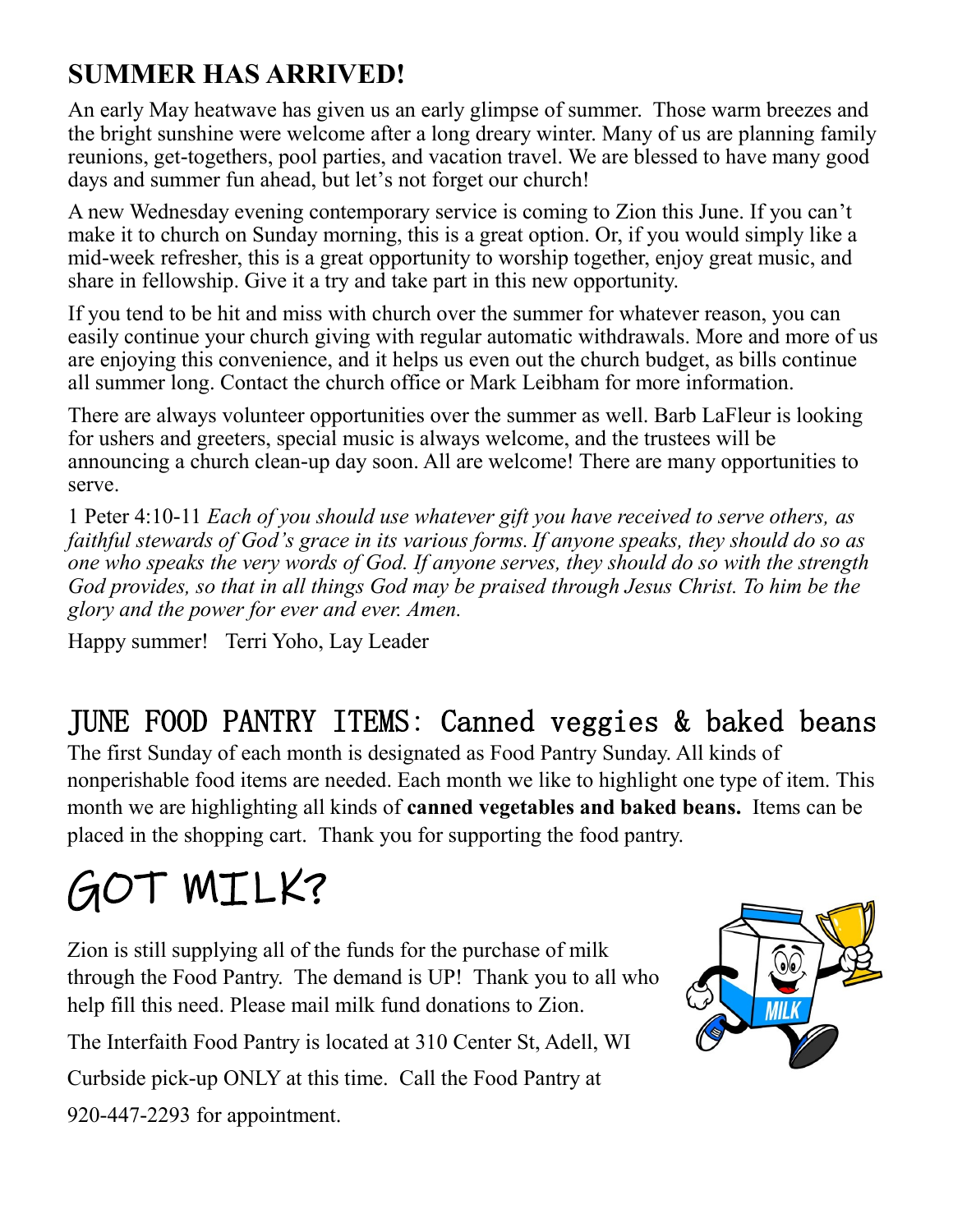# FOLLOWING

Following Jesus with Heart and Mind.

This summer starting June 26, Zion UMC will explore what it means to be a disciple of Jesus Christ. Sermons will encourage listeners to go deeper in their faith journey.

Join us each Wednesday nights (6:30pm contemporary) and Sunday mornings (9:15am traditional) for engaging and thought-provoking time to think about how to be a better FOLLOWER of Jesus Christ.

### **Zion Cemetery News**

The Zion United Methodist Cemetery Association held their annual meeting on May  $7<sup>th</sup>$  at the cemetery. This allowed the board to evaluate areas in need of work. Recent burials have left ruts between several rows, and work has already been completed to fill the low areas. We have also measured out a new area in the cemetery to the south of the earlies gravesites. This opened more than 50 plots, but we are still filling open spots in the other cemetery sections.

If you are interested in purchasing a cemetery lot, Zion church members receive special pricing. Currently lots are \$50 versus \$300 for non-members. Please be aware that we will be increasing the member price to  $$100$  per lot effective September  $1<sup>st</sup>$ . Contact Richard C. Bemis for more information or to purchase a lot.

As part of our regular seasonal maintenance, holiday decorations have been removed. Flags have been placed by the American Legion on the gravesites of our veterans. We thank the Legion for this service. If you are placing artificial floral arrangements on a grave, please make sure they are secured, as the cemetery is windy, and many are blowing away.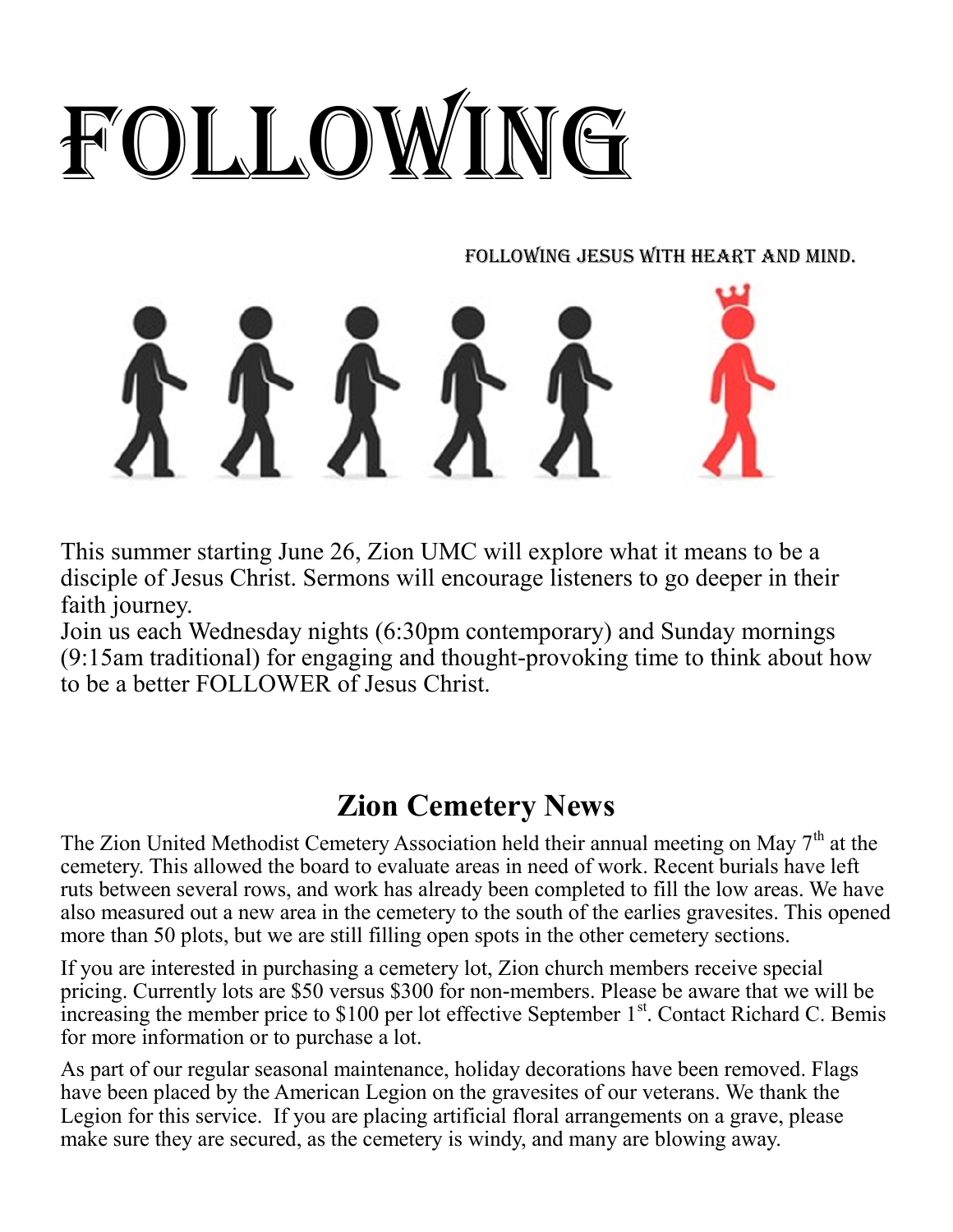

### **In-Gathering Mission Is Wrapping Up! Last day to drop off at church is June 5th. Let's help people who are caught in a disaster or displacement.**

There are so many places where unforeseen weather or man-made actions turn into disasters for the people living in the area. Think of the displacement of thousands of people, anywhere in the world, because of tornadoes, hurricanes, fires, earthquakes, war, storms, and floods. Midwest Mission Distribution Center, an arm of UMCOR (United Methodist Committee on Relief), is always answering the call for help around the world. Person dignity kits, filled with a toothbrush, soap, shampoo, deodorant and a washcloth and towel would be a welcome gift for every person who has been displaced from their home. **WE CAN HELP!!**

Between now and June 5<sup>th</sup>, let's see how many kits we can make to donate. They will all be taken to Wisconsin annual conference, to be transported to Midwest Mission Distribution Center in Illinois from there. You can make your own individual kits, or donate supplies so kits can be made here before leaving for annual conference.

### **Each kit needs to contain the following:**

| 1 hand towel-no kitchen towels   | 1-Shampoo-12.5 o 19 oz                      |
|----------------------------------|---------------------------------------------|
| 1 washcloth-no dishcloths        | 1 deodorant-2-3 oz-stick, roll on or pump   |
| 1 adult toothbrush-no multipacks | 1-gallon resealable plastic bag for packing |
| 1 bar soap- $3-4$ oz.            |                                             |

\$2.00 donations for razors and toothpaste are also being collected to send along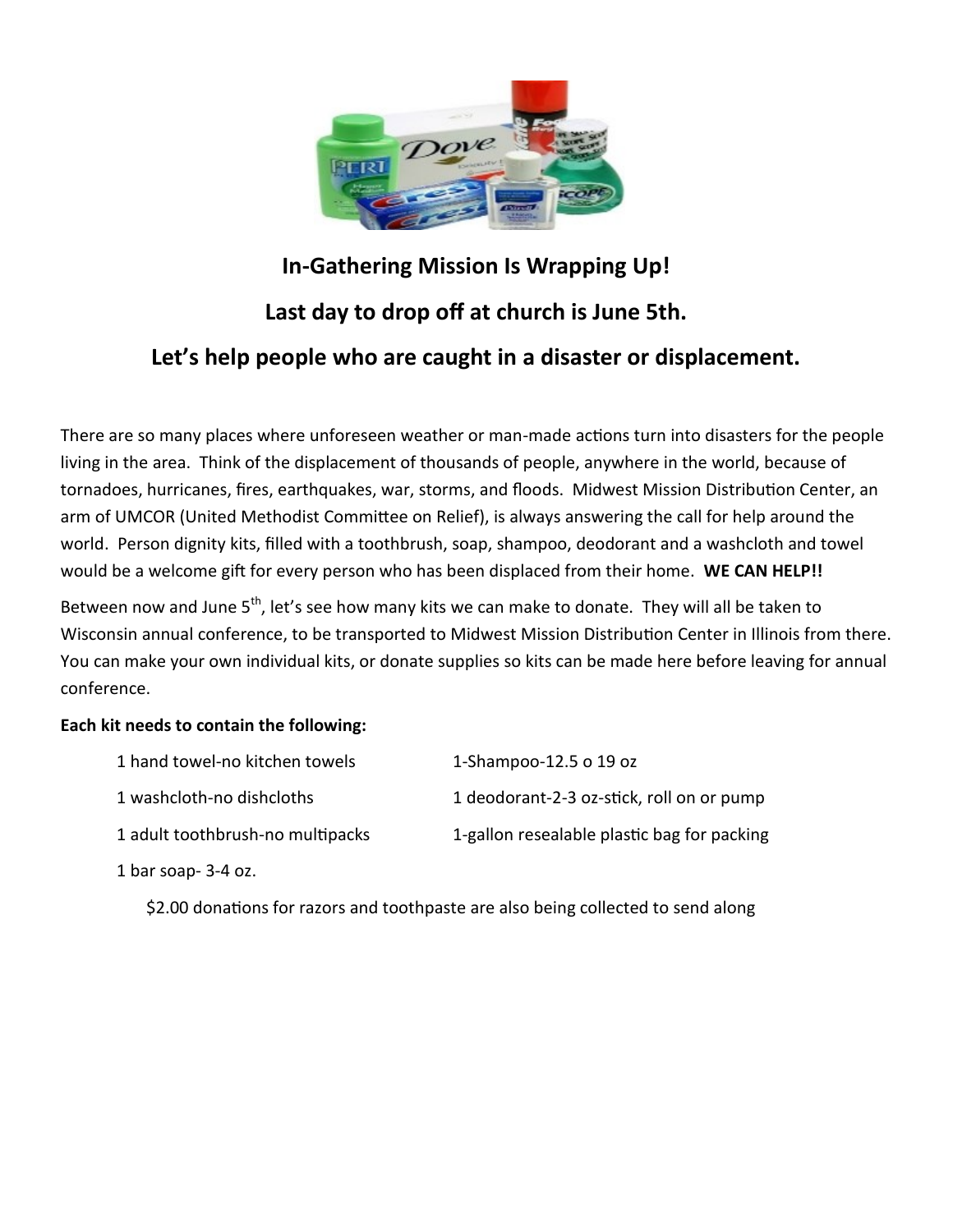### **Notes From Parish Nurse Nancy Eberhardt, RN**

Dear Friends of Zion UMC,

The first week in June is recognized as International Volunteer's Week and I would like to visit with you about **Service and the Life of a Christian.**

### Blessed to Be a Blessing!

Our Lord created us in His image and enables us to share our gifts with one another (Genesis 1:26-27; Romans 12:4-8) . We are encouraged to live out our love for one another out of gratitude for what Christ has done for us (Matthew 25:35-40, Romans 12:4-21, 1 John 4:7-21).

### Getting Started

If you are a volunteer, I would like to thank you for all you do and encourage to continue to "Be a Blessing". For others who are interested in getting involved in service, I would invite you to consider the following. As always, if I can be of any help to you, please visit with me. I look forward to ministering with you.

Start with prayer, and ask the Lord to enable you to be a blessing to others

- Consider your knowledge, talents and abilities (these gifts could range from mowing the lawn, basic car care, writing letters, or simply being a friend). Are there any persons you know of that are in need?
- Contact me, your Parish Nurse, if you would like more information, or need assistance in getting involved.

Enjoy the benefits of sharing Jesus' love with others!

Our loving God has gifted each of us in special ways and invites us to share ourselves with others. I would encourage you to consider some of your knowledge, skills and interests with others. This could include helping with child care, basic care, sharing a hot meal, or simply being a friend! May we all be encouraged by these words, "Do not neglect to do good and to share what you have, for such sacrifices are pleasing to God". Hebrews 13:16.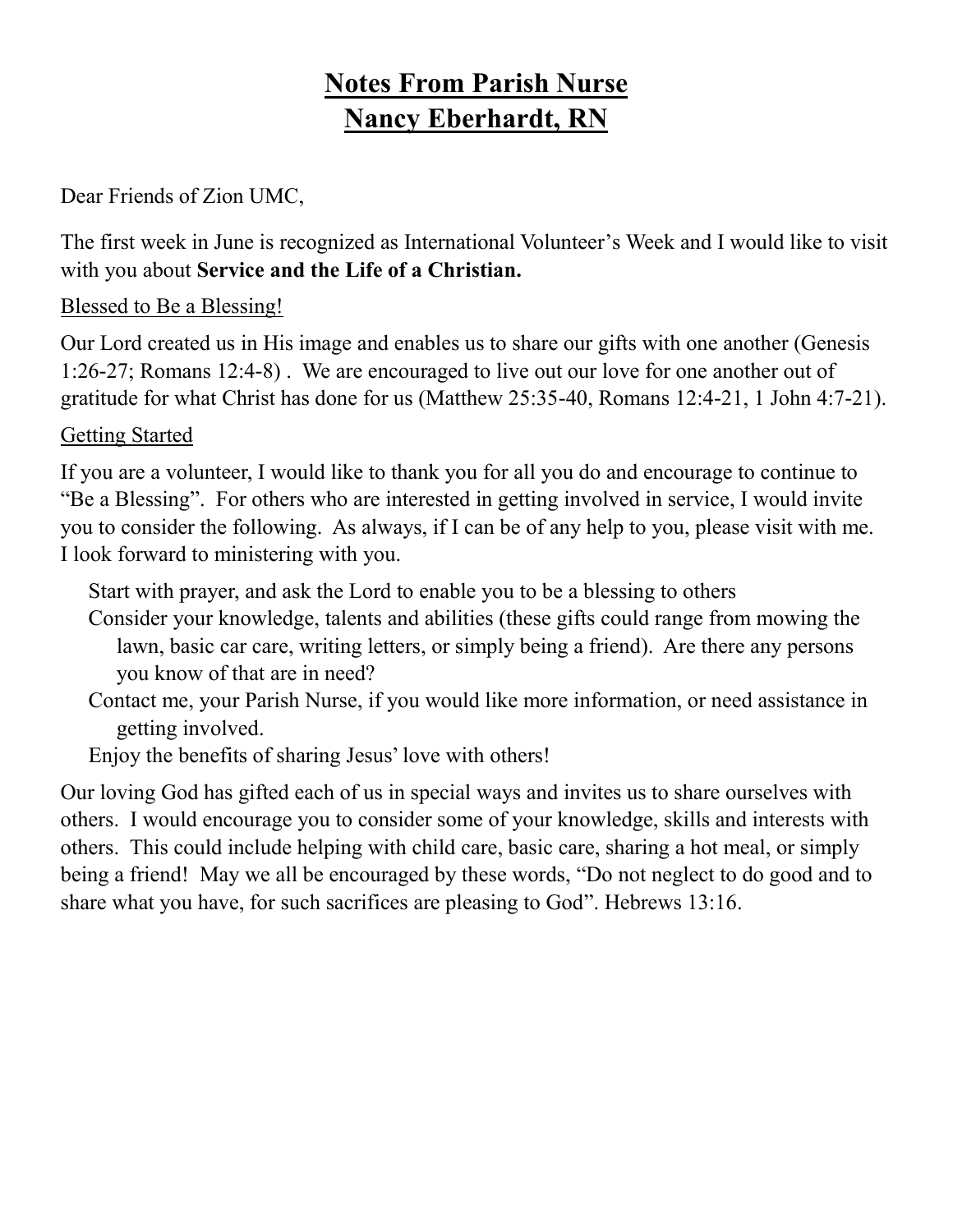### **Zion UMC Hospitality (DOC) April 28th, Meeting**

Present; Dick Bemis Sr, Lynn Oppeneer, Rev. Dan Verdegan, Larry and Nadine Huiras, Jane Yoho, and Gwen Heimerman

-Rev. Dan opened with prayer.

-January 18th meeting minutes were viewed and approved.

-Lynn shared correspondence from SCIO. They are hosting the summer Farmers Markets starting June 1st. The location will be Fountain Park in Sheboygan on Wednesdays and Saturdays from 8 am until 1 PM. The market will be in Plymouth on Thursdays. The Bridgeway house has had some turnover of women and children during the last months. There is always a need for support. We agreed that Mark send Zion's \$650 annual support along with the proceed part of the Holiday dinner. Rev Dan will inform Mark. The funding could come from the Fish Fry proceeds.

-Gwen stated that we have started the In Gathering drive for the Annual Conference in mid June. We will gather supplies for Personnel Dignity Kits. There is an example in the Narthex for the congregation to view. Gwen would like the deadline for the collection to be June  $1<sup>st</sup>$ . Gwen and Rev Dan will deliver them to the Annual Conference in Green Bay.

-Rev Dan asked if we would be interested in the volunteer work mission to the Midwest Distribution in Pawnee, Ill. They have one day, three day, and five day work available. The work involves the coordination and assembly of items needed all over the world. They might have dorm accommodations available. We discussed offering the congregation alternative mission besides Red Bird. We selected dates in September for a three day work mission of 9/14-9/16 or 9/21-9/23. We agreed to put together 8 volunteers as a goal. Rev. Dan will call their office to see if work is available those dates.

-Larry informed the group we had a very successful drive thru Fish Fry event. The proceeds were near \$2400. Thanks again to all the youth and congregation.

-The Rally Day picnic will be Sunday, September  $11<sup>th</sup>$ . We might be involved planning for the food.

-We discussed our next fund raiser which is the Pork Chop dinner and maybe a Silent Auction in October. Larry stated that we should not decide on dates to date. If we would maybe combine the two events, we could go to hosting the event on a Thursday evening. We should discuss the thought with others over the next months about interest to support. Next meeting will be Thursday, July 28th @ 6:30 PM.

Submitted by; Larry Huiras

\*Since our meeting, Rev Dan checked the Midwest Distribution Center website. There are openings available on September  $14{\text -}16^{\text{th}}$ . There are no dorms available. We would have to book a motel in the area for two nights. Tentatively, Rev Dan booked us for these dates. Deposit of \$60 per person would be due by July  $21^{\text{st}}$ .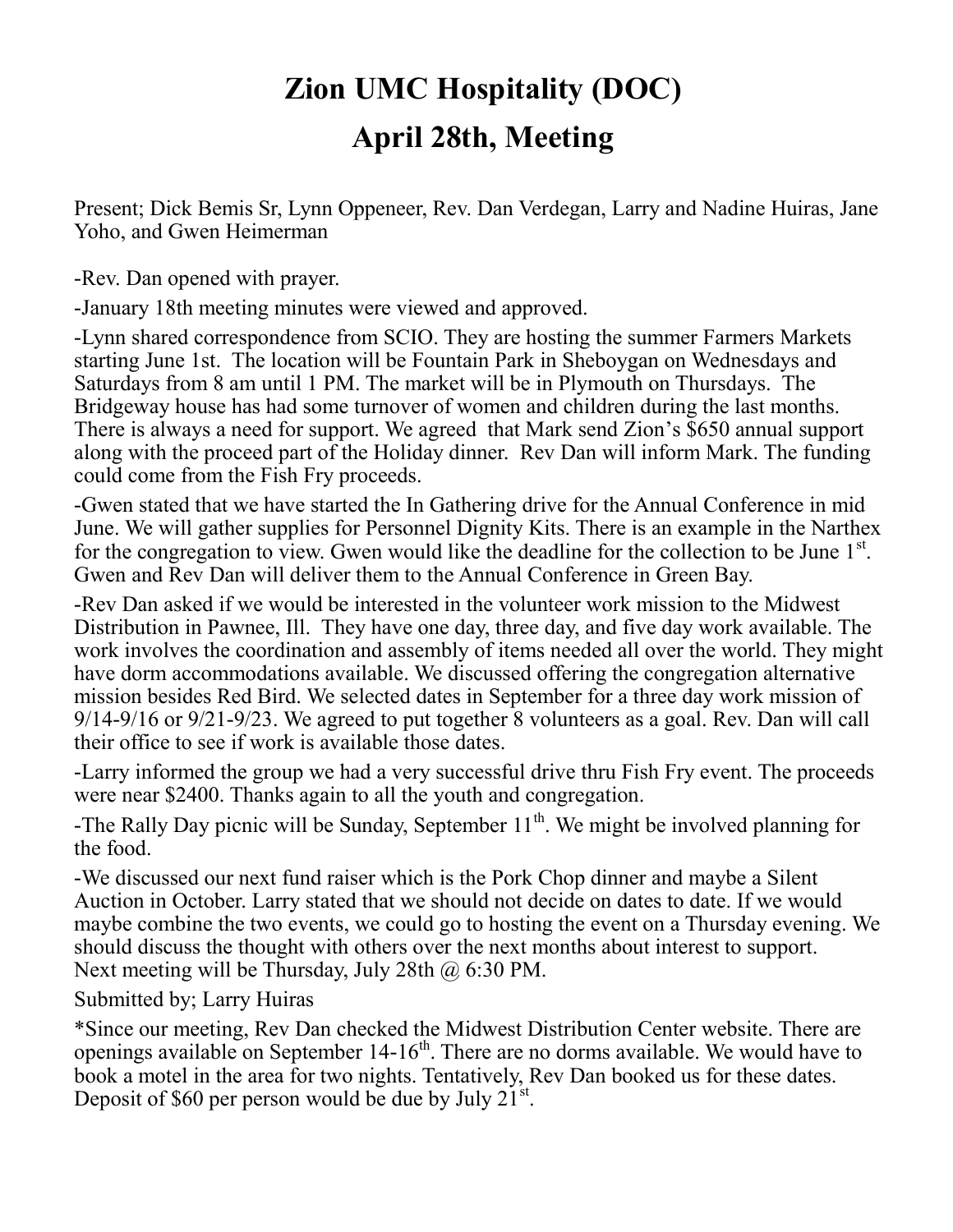### **Zion UMC Finance / Council Meeting Minutes**

### **May 17<sup>h</sup> , 2022**

Present: Rev Dan Verdegan, Keith Chipman, Paul Wiedmeyer, Barb Pomeroy, Terri Yoho, Gail Mitchell, Mark Leibham, Gwen Heimerman, Shirley Dekker

**Paul** – It appears we have broken even for April but some expenses were not included in May and erroneously included in March expenses – this will result in a \$1500 loss for May, pending forthcoming giving amounts. Income sheets should be accurate. Everyone was tasked to see where we could cut expenses. Carryover from 2021 will likely be used up by October.

**Mark** – Shared foundation reports with Paul and asked if Terri knew of any changes coming. Investments are very conservatively invested. Recommendation to be patient.

**Shirley** – Had good fundraiser selling pizza. Flower certificates are selling well as well. Projects have been assigned for Red Bird – redo porch and new steps with ramp. Bathroom floor needs repair if time. Don, Shirley, Rev Dan, Emma, Elijah, Trey, Ben, Faith, and Hewitt will be attending mission trip. Chaperone background checks will be done before leaving. Rev Dan will have conference send forms to Shirley and Don. All adults will have to be screened so they can participate with the youth.

**Gwen** – She is going to annual conference with Rev. Dan. Went to seminar with Rev Dan on being the church for the future. Workshop dealt with the post pandemic return of members. Need to focus on relationships. Rev Dan would like to share the game changers with the council in the future so we can make more disciples. Gwen came away with the idea that there will be no return to the old normal. A new normal will emerge that will improve interactions with those at home. The church is not just the building. We need to get the word out about the upcoming Wednesday evening service. Personal invitations may be more effective than social media. An article highlighting the youth going to Red Bird Mission may help promote Zion. This Sunday is the end of Sunday School. As this will be Candy McChain's last day of serving as Sunday School director Terri will present the church's appreciation.

Gail – Kidz choir singing and playing chimes on Sunday. June 5<sup>th</sup> starts 9:15 service. The 5<sup>th</sup> is also Graduation Sunday with cake to honor graduates. Barb LaFleur is looking for usher volunteers for the summer. Bev, Wendy, Barb, and Irene are working on summer music schedule. Summer picnic is in planning stages. Rev Dan is working on Wednesday evening services. Gail will be preaching June  $12^{th}$  as Rev Dan is on mission trip.

**Rev Dan** – June  $1<sup>st</sup>$  and  $8<sup>th</sup>$  are soft openings of Wednesday evening services. Grand opening is June  $22<sup>nd</sup>$ . Contemporary music with interactive sermons. Music will be karaoke style. 6:30pm opening the doors. Service will be held indoors. This is an opportunity to invite the community to worship with Zion. Rev Dan is busy scheduling his presence at sporting and graduation events.

**Barb** – She has a task force to identify people for youth ministries and Sunday School positions.

**Terri** – She presented scholarship applications for review. Certificates will be presented June  $5<sup>th</sup>$  on Graduation Sunday.